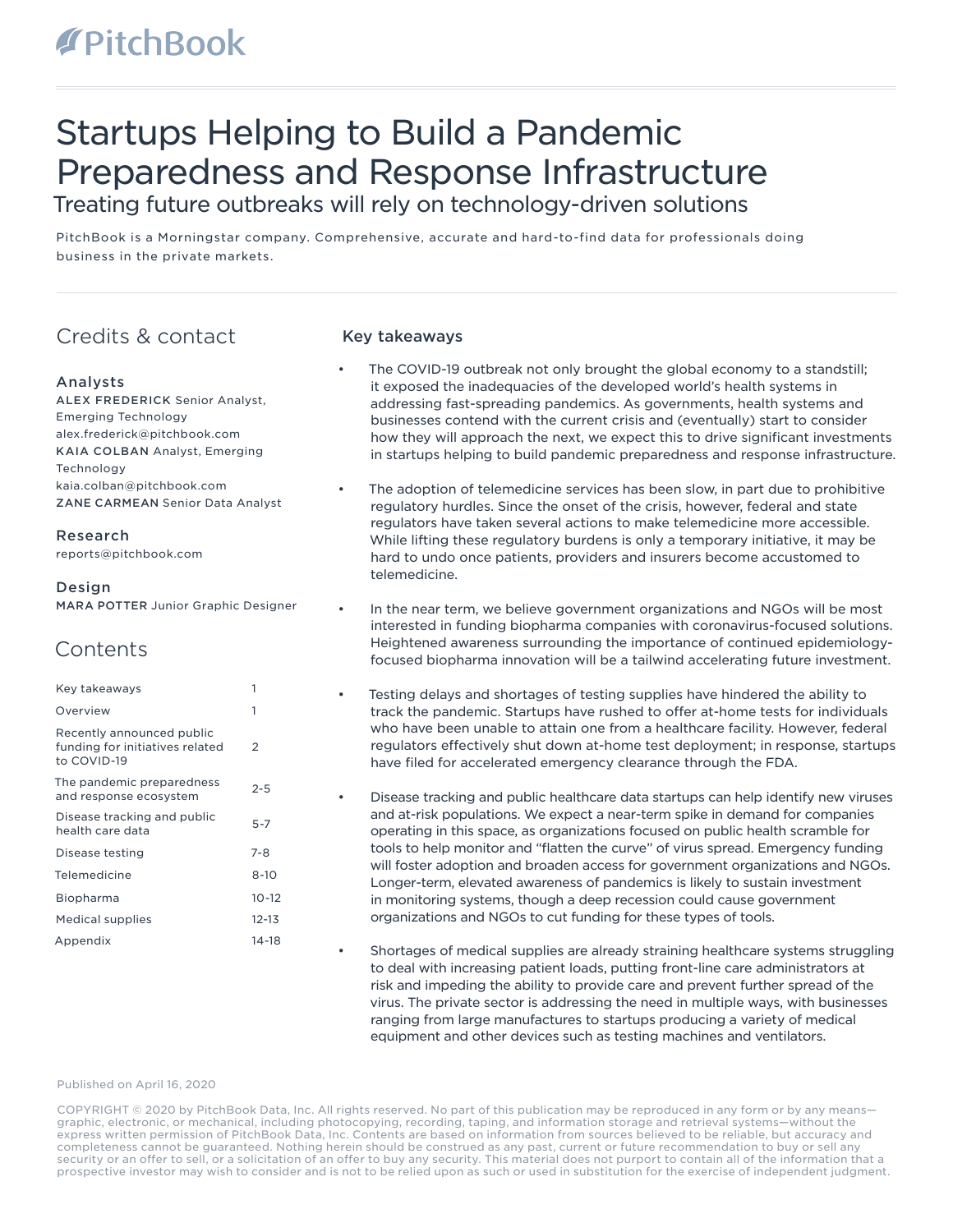#### **Overview**

The COVID-19 outbreak not only brought the global economy to a standstill; it exposed the inadequacies of the developed world's health systems in addressing fast-spreading pandemics. At the outset of the crisis, government officials and healthcare professionals around the globe either failed to heed early warning systems or grasp the scope of the looming crisis. As the threat grew, it became clear that necessary testing equipment was not available, and procedures needed to safely track its spread were not in place. In areas where outbreaks have surged, local health responders face shortages of personal protective equipment (PPE), such as gloves and masks, as well as therapeutic devices, such as ventilators. All the while, many citizens have found themselves unable to see doctors or receive normal medical care for fear of overwhelming the health system or potentially exacerbating the pandemic.

As governments, health systems and businesses contend with the current crisis and (eventually) start to consider how they will approach the next, they have renewed interest in technologies and initiatives that can provide solutions. We expect these stakeholders to make long-term investments in pandemic preparedness and response infrastructure systems that can help predict and identify outbreaks and establish more robust frameworks to facilitate testing and treatment. While ongoing stimulus and relief aid will drive near-term growth opportunities in healthtech, the need to institute competent systems for future outbreaks is also likely to propel sustained long-term funding that'll likely exceed pre-COVID-19 levels.

### Public funding for initiatives related to COVID-19

In this section, we outline public funding initiatives across the US and Europe, subsets of which could be used to fund healthtech startups addressing COVID-19.

#### *US funding*

\$150 billion for state and local governments as part of the Coronavirus Aid, Relief, and Economic Security (CARES) Act: Most of this will go toward ongoing funding concerns as states see a decline in tax revenue and an increase in unemployment claims. However, we expect a portion of this will be allocated toward health response measures.

\$100 billion for hospitals as part of the CARES Act: This funding is aimed at helping hospitals ramp up quickly to meet the expected spike in patient loads.

\$10.5 billion in defense spending as part of the CARES Act: This funding includes spending for national pandemic response equipment, vaccines, treatment facilities, medical supplies and PPE.

\$8.3 billion under the Coronavirus Preparedness and Response Supplemental Appropriations Act: Much of this funding is geared toward immediate response initiatives, including vaccines, therapeutics, diagnostics and telemedicine services.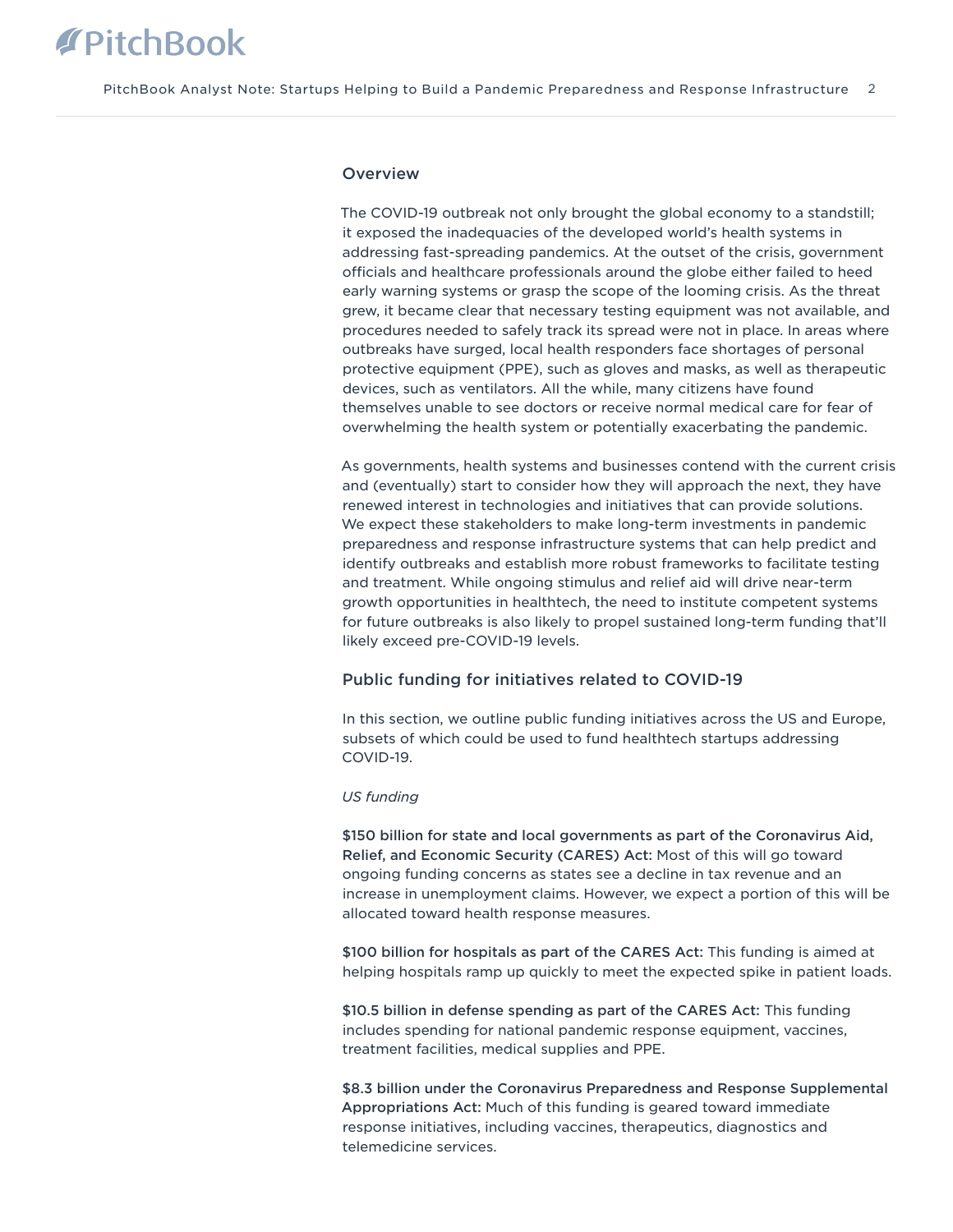\$3.4 billion under the Families First Coronavirus Response Act: While much of this funding is geared toward helping the unemployed, a portion will support insurance companies that provide free diagnostic testing.

\$274 million available from the US Agency for International Development: This funding will be spent on health and humanitarian assistance in countries of need.

#### *European funding*

£330 billion in government-backed loans and guarantees (UK): The British finance minister announced that this funding will be used to support jobs and businesses, provide supplementary funding to the National Health Service and address other related needs.

€200 billion economic aid package (Spain): This funding package is primarily economic, providing credit guarantees for Spain-based companies, as well as loans and aid for the unemployed.

€156 billion for a "supplementary budget" (Germany): Funding will be used to launch a comprehensive response, addressing both healthcare and economic issues.

€45 billion to provide companies with economic support (France): The use of funds has not been finalized but could include worker support and funding initiatives for France-based businesses, possibly including nationalization.

€37 billion for crisis response spending from the European Union: Effective April 1, this funding will be used to support healthcare, SMEs and labor markets as part of the Coronavirus Response Investment Initiative directed at the most affected EU member states and citizens

€25 billion to support the healthcare system and economy (Italy): This funding will be used to aid companies and workers through the crisis and provide additional funding for Italy's health system. Of the rescue package, €1.2 billion will go to the health system and €1.5 billion will go to the civil protection agency, which is managing the country's coronavirus response.

€164 million available for R&D via the European Commission's European Innovation Council: Funding is available for coronavirus-relevant innovations focused on treating, testing, monitoring or other aspects addressing the pandemic.

#### The pandemic preparedness and response ecosystem

We believe a robust pandemic preparedness and response infrastructure is likely to consist of several technology-based capabilities focused on predicting, identifying, tracking, containing and treating outbreaks. This will call upon companies developing solutions in disease tracking, disease testing, telemedicine, biopharmaceutical research, disease testing, disease tracking and medical supplies. It is unlikely this will all emerge as a singular effort but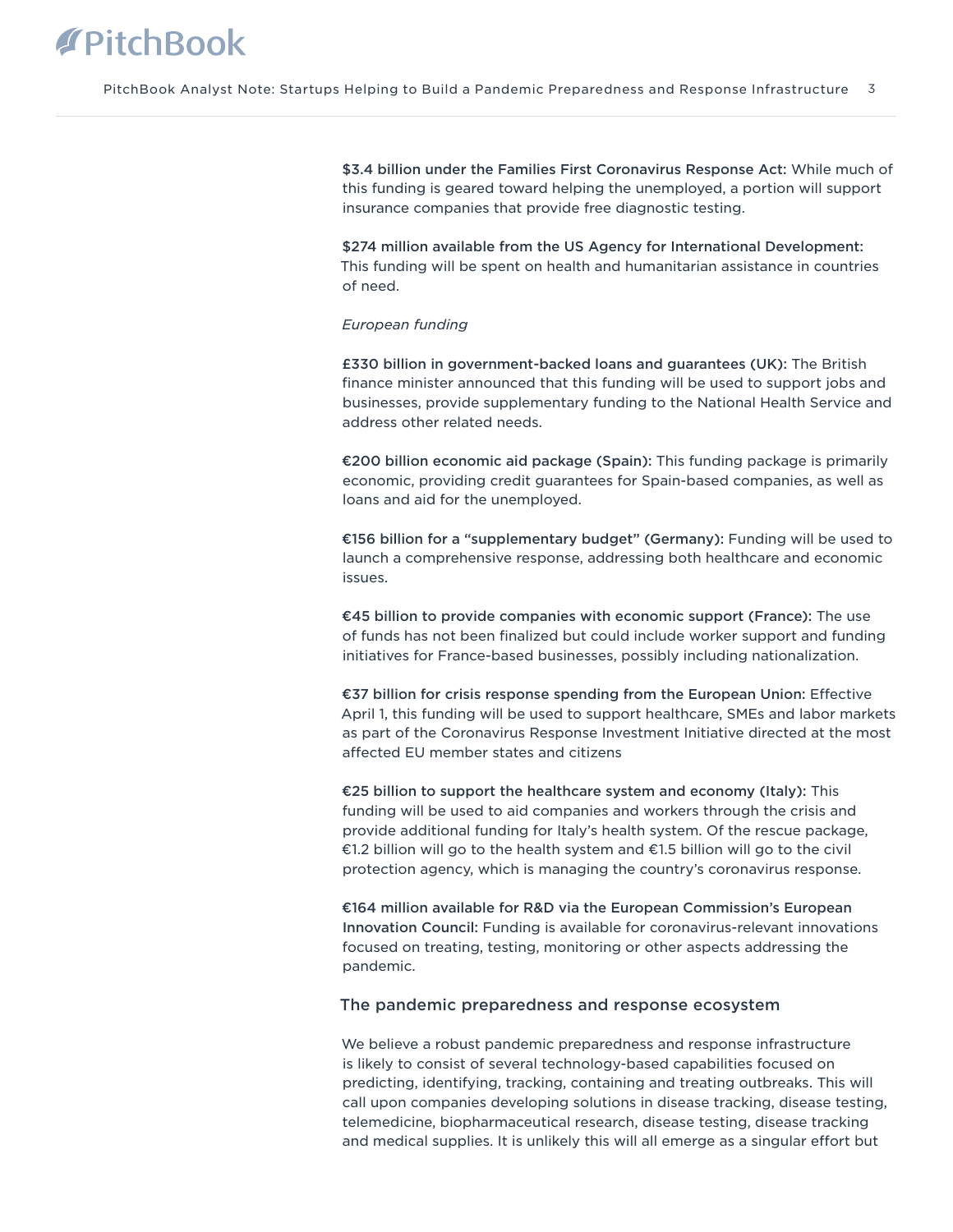will consist of several overlapping systems funded by various stakeholders, including governments, non-governmental organizations (NGOs), health systems and businesses. We expect startups focused on these opportunities could benefit from current and future investment into pandemic infrastructure.

Disease tracking and public health care data: Tracking solutions can function as crucial early warning systems that alert key stakeholders (governments, health systems, businesses and the public) of potential disease outbreaks. They provide critical information as to the type of infection and how it is spreading so that all parties can react quickly to ensure public safety, implement business continuity plans and potentially begin ramping up treatment and testing capabilities. Tracking systems will also be needed throughout the pandemic to gauge ongoing risk, recovery rates and threat levels as outbreaks move through different stages. They are likely to be met with the most resistance as it relates to privacy concerns.

Disease testing: Testing infrastructure will be of utmost importance immediately following the identification of new infections. Tests will be crucial in helping contain outbreaks at an early stage, monitoring how a disease could be spreading among at-risk populations and determining the magnitude of treatment that may be necessary as infections spread. Test providers must be able to respond quickly to new disease information to ensure a test can be safely administered and rapidly processed for large segments of the population.

Telemedicine: It is increasingly evident that the ability to treat patients remotely can dramatically improve care levels while protecting front-line care providers from exposure. This will be critical during a disease outbreak when care may be required to scale quickly and safely if the infection is not well understood. Telemedicine can help inform large populations and supply rapid first-level screening and consultation. As the treatment phase deepens, telemedicine can help doctors care for multiple patients in remote locations as well as provide patients with communication tools for friends and families. Robots are likely the next phase of telemedicine as they can be used to administer drugs and sanitation services without spreading disease.

Biopharma: When a new disease or virus is identified, the biopharma industry will be a key stakeholder in developing therapeutics, vaccines and diagnostics that can mitigate the spread and improve the health of those already ill. It will be critical to ensure that biopharma companies have access to infection data at the earliest possible stage of the epidemic to begin testing new treatments.

Medical supplies: As more people are infected and hospitals experience a surge in patients, stakeholders must guarantee the availability of basic medical supplies and PPE. This may also include specialized diagnostic machines, therapeutic devices (such as ventilators) and emergency treatment facilities. The ability to track and monitor outbreaks at an early stage will help ensure that medical supply chains can be ramped up in locations where the demand is the highest and that supplies can be stockpiled for future use. [Manufacturers](https://files.pitchbook.com/website/files/pdf/PitchBook_Q2_2020_Analyst_Note_Pandemic-Induced_Supply_Chain_Disruption_Urges_New_Tech_Solutions.pdf) [capable of augmenting supply chains](https://files.pitchbook.com/website/files/pdf/PitchBook_Q2_2020_Analyst_Note_Pandemic-Induced_Supply_Chain_Disruption_Urges_New_Tech_Solutions.pdf) will benefit from centralized disease tracking systems that can highlight expected shortages early so suppliers have time to reorient supply chains.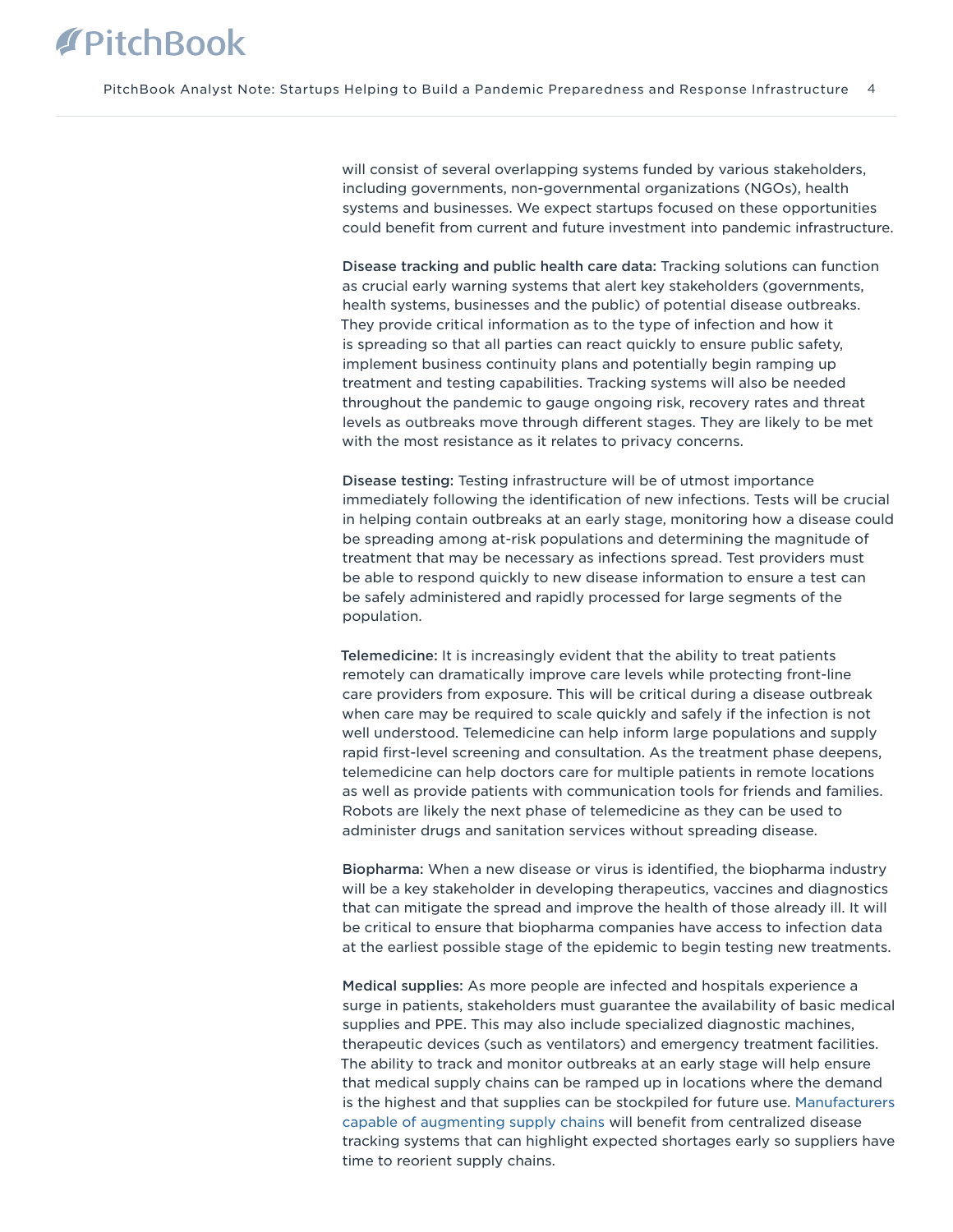#### Notable healthtech VC deals in Q1 2020 by size

| <b>COMPANY</b>             | <b>DEAL SIZE</b><br>(SM) | <b>CLOSE DATE</b>  | <b>POST-MONEY</b><br><b>VALUATION (\$M)</b> | <b>STAGE</b> | <b>SUBSECTOR</b>                    |
|----------------------------|--------------------------|--------------------|---------------------------------------------|--------------|-------------------------------------|
| <b>EQRX</b>                | \$200                    | January 12         | \$300                                       | Series A     | Biopharma                           |
| <b>Elevatebio</b>          | \$170                    | March 30           | N/A                                         | Series B     | Biopharma                           |
| <b>Karius</b>              | \$165                    | February 24        | N/A                                         | Series B     | Biopharma                           |
| <b>KRY</b>                 | \$156                    | January 7          | N/A                                         | Series C     | Telemedicine                        |
| <b>Element Science</b>     | \$146                    | March <sub>3</sub> | N/A                                         | Series C     | Telemedicine                        |
| <b>SutroVax</b>            | \$110                    | March 26           | N/A                                         | Series D     | Biopharma                           |
| Lyra Health                | \$75                     | March 11           | \$557                                       | Series C     | Telemedicine                        |
| Amwell                     | \$60                     | March 13           | N/A                                         | Late         | Telemedicine                        |
| <b>K</b> Health            | \$48                     | February 27        | \$458                                       | Series C     | Telemedicine                        |
| Vineti                     | \$35                     | February 5         | \$135                                       | Series C     | Decision and risk analysis software |
| Pager                      | \$33                     | March 6            | N/A                                         | Series B     | Telemedicine                        |
| <b>GNS Healthcare</b>      | \$28                     | January 7          | \$148                                       | Series D     | Decision and risk analysis software |
| <b>Doctor Anywhere</b>     | \$27                     | March 31           | N/A                                         | Series B     | Telemedicine                        |
| Lunit                      | \$26                     | January 8          | N/A                                         | Series C     | Diagnostic equipment                |
| <b>Adarza BioSystems</b>   | \$25                     | February 4         | \$45                                        | Series D     | Diagnostic equipment                |
| <b>Ripple Therapeutics</b> | \$25                     | February 11        | N/A                                         | Series A     | Diagnostic equipment                |
| <b>Scipher Medicine</b>    | \$25                     | February 19        | \$95                                        | Series B     | Decision and risk analysis software |
| <b>BenchSci</b>            | \$22                     | February 4         | N/A                                         | Series B     | Decision and risk analysis software |
| <b>Bardy Diagnostics</b>   | \$12                     | February 27        | \$136                                       | Late         | Telemedicine                        |
| Bright.md                  | \$8                      | March 20           | N/A                                         | Series C     | Telemedicine                        |

Source: PitchBook \*As of March 31, 2020

### Disease tracking and public health care data

Identifying and tracking an outbreak will be a critical focus of future pandemic preparedness and response systems designed to contain infections before they spread. Disease tracking and public healthcare data startups can help pinpoint new viruses as well as at-risk populations. BlueDot's early warning system flagged the COVID-19 outbreak in Wuhan approximately nine days before the World Health Organization (WHO) announced the discovery of the virus. These platforms rely on large datasets derived from social media and other inputs and use AI to detect patterns and predict how diseases can proliferate. We expect stakeholders to rely on multiple systems to identify and track outbreaks.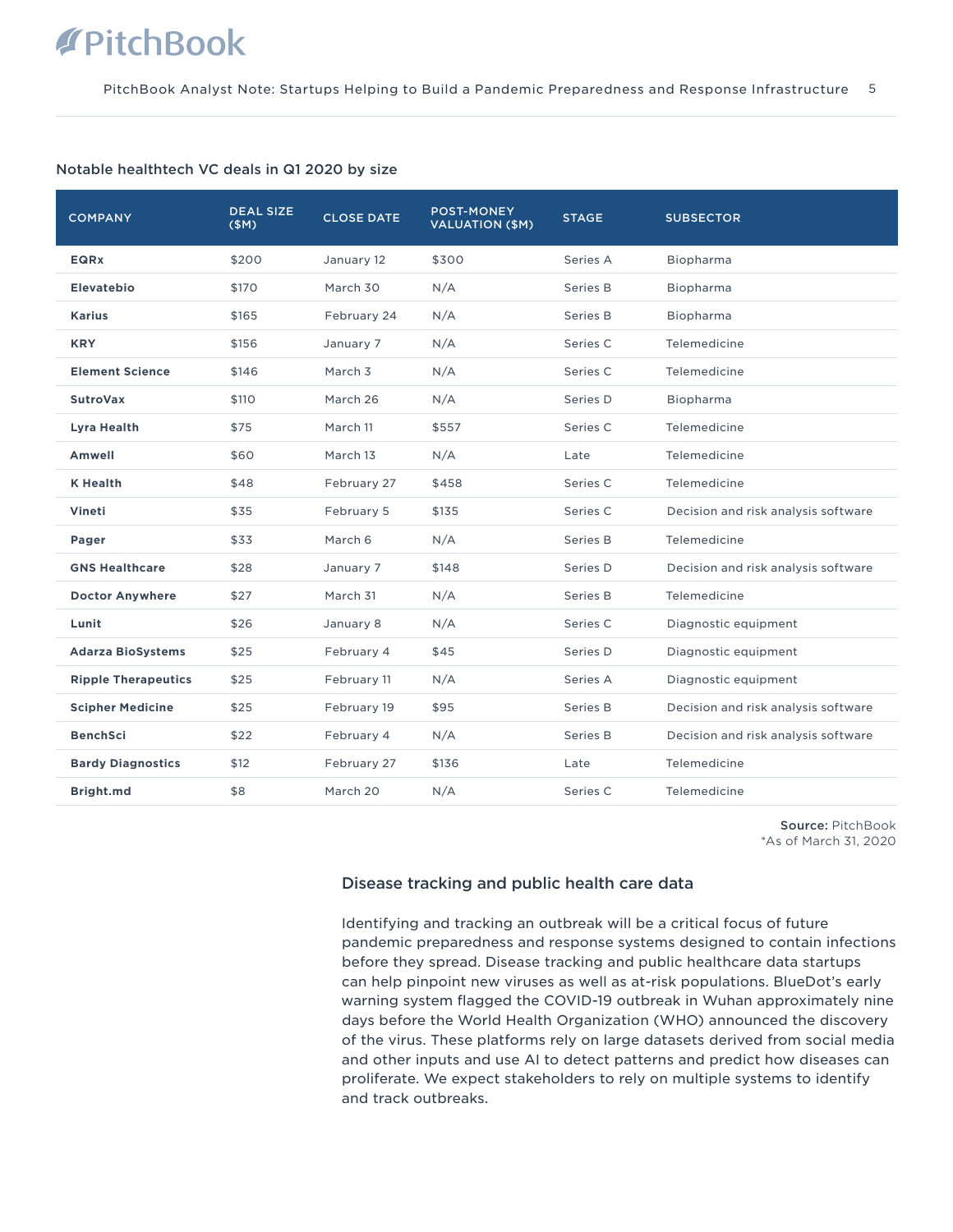Tracking systems are likely to be the most controversial given privacy concerns, especially when it comes to monitoring individuals who are or might be infected. Several countries, such as China, are utilizing smartphones and other digital surveillance tools to improve contact tracking as well as to help officials identify whether an individual is deemed healthy and able to travel. The Singaporean government launched TraceTogether, a mobile application, which quickens complete contact tracing on a national level. While health and law enforcement authorities are eager to employ every tool possible to combat infection, these efforts may meet resistance as countries debate the need for public safety relative to personal privacy.

Other novel monitoring approaches include BioBot Analytics, a startup that tracks viruses by analyzing sewage samples collected from wastewater treatment facilities across the US. Carrot Health, a startup providing healthcare business intelligence, launched a dashboard that ranks the populations most likely to experience critical illnesses but does not predict where outbreaks will occur. This software can help government organizations and NGOs better coordinate resources to protect those most at risk.

We expect a near-term spike in demand for disease tracking and public health care data services, as public health-focused organizations scramble for tools to help monitor and "flatten the curve" of virus spread. The recently signed Coronavirus Preparedness and Response Supplemental Appropriations Act in the US carved out over \$4 billion to broaden access to diagnostic tests. Over the long term, raising awareness of the impact and possibility of future pandemics is likely to sustain investment into monitoring systems, though a deep recession could cause government organizations and NGOs to cut funding for these types of tools.



Decision and risk analysis software VC deal activity

<sup>\*</sup>As of March 31, 2020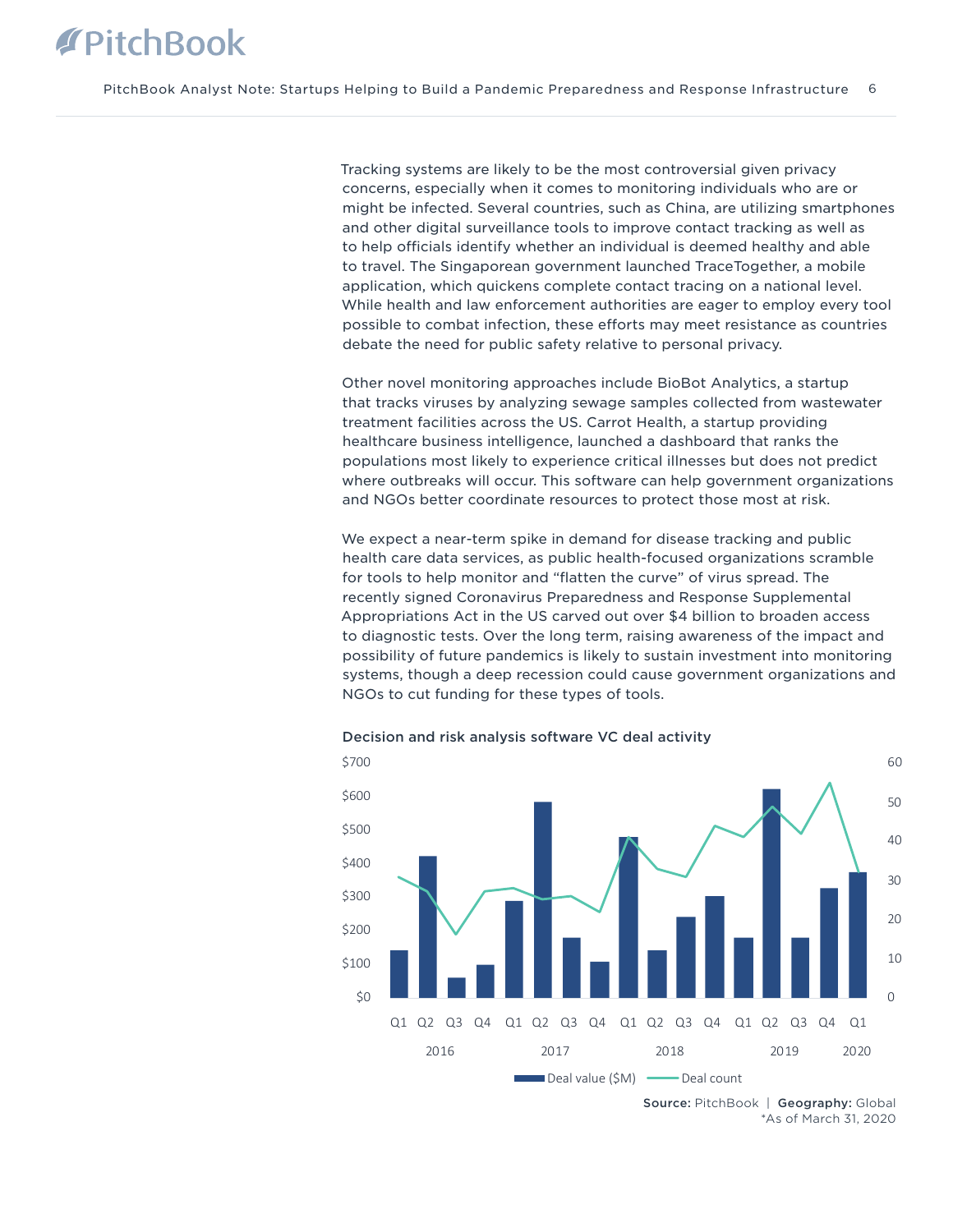| <b>COMPANY</b>           | DEAL SIZE (\$M) | <b>CLOSE DATE</b> | <b>STAGE</b> | <b>VC RAISED TO</b><br>DATE (\$M) | <b>POST-MONEY</b><br><b>VALUATION (\$M)</b> |
|--------------------------|-----------------|-------------------|--------------|-----------------------------------|---------------------------------------------|
| Metabiota                | \$16            | February 1, 2017  | Late         | \$50                              | \$141                                       |
| <b>BlueDot</b>           | \$7             | July 29, 2019     | Late         | \$10                              | N/A                                         |
| <b>TransformativeMed</b> | \$6             | May 7, 2019       | Early        | \$12                              | \$13                                        |
| <b>Biobot Analytics</b>  | \$3             | May 8, 2018       | Angel & seed | \$3                               | N/A                                         |
| <b>MDMetrix</b>          | \$3             | May 14, 2019      | Angel & seed | \$3                               | \$11                                        |
| <b>Carrot Health</b>     | N/A             | November 19, 2015 | Accelerator  | N/A                               | N/A                                         |

#### Disease tracking and public health care data companies by most recent deal size

Source: PitchBook \*As of March 31, 2020

### Disease testing

Testing delays and shortages in supplies have hindered the ability to track the pandemic. As the uncertainty related to infection rates urges stay-at-home orders and other more extreme quarantine measures—all of which effectively shut down an economy—we believe at-home testing is likely to become an indispensable part of future pandemic preparedness and response systems.

In the current pandemic, several startups have rushed to offer at-home tests for individuals who have been unable to attain one from a healthcare facility. Most of these startups were focused on other specialties (e.g. STI and HIV testing) but have pivoted toward coronavirus, putting other efforts on hold. Federal regulators in the US effectively shut down this deployment, issuing stern guidance on March 21 that no at-home testing kits have been approved and warning consumers to be wary of "unauthorized fraudulent COVID-19 test kits." Although this primarily aimed to curb the sale of sham tests, it has impacted reputable startups as well. Carbon Health and Nurx subsequently suspended sales of their kits. Everlywell has continued its efforts but is targeting healthcare companies with workers on the frontlines. Scanwell Health, which currently sells an at-home, smartphone-based UTI test, has filed for accelerated emergency clearance through the FDA.

Potential issues with at-home tests include accuracy, timing and shortage in testing material supplies. LetsGetChecked's test takes two to three days to ship to the patients and up to a week to deliver results. Taking the test incorrectly or too early may corrupt accuracy. We expect the FDA to eventually adopt clearer guidelines around at-home testing such that businesses can respond more quickly to future pandemics.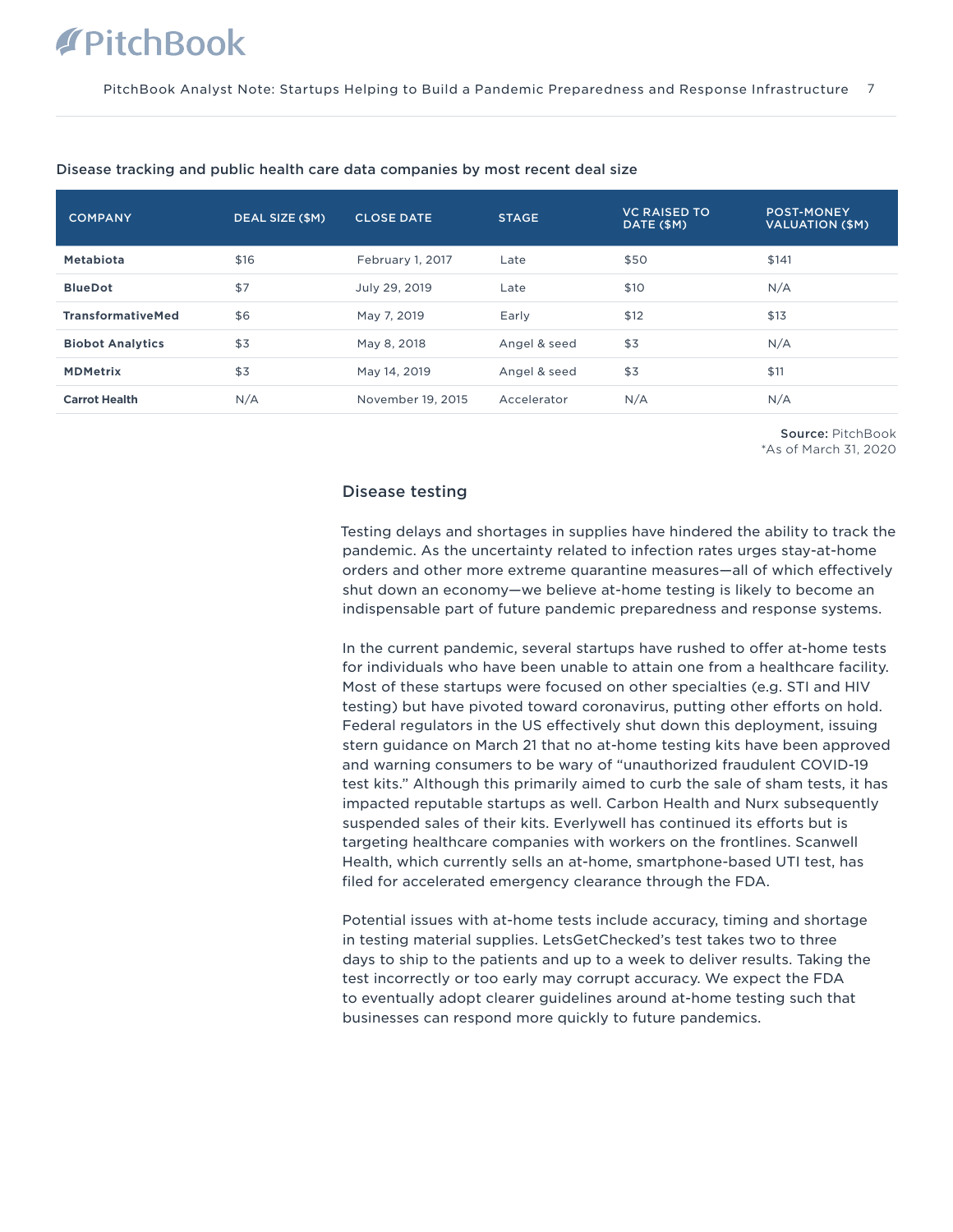

Diagnostic equipment VC deal activity

### Disease testing companies by most recent VC deal size

| <b>COMPANY</b>         | <b>DEAL SIZE</b><br>(SM) | <b>CLOSE DATE</b> | <b>STAGE</b> | <b>VC RAISED TO</b><br>DATE (\$M) | <b>POST-MONEY</b><br>VALUATION (\$M) |
|------------------------|--------------------------|-------------------|--------------|-----------------------------------|--------------------------------------|
| <b>EverlyWell</b>      | \$50                     | April 16, 2019    | Early        | \$66                              | \$175                                |
| <b>Carbon Health</b>   | \$30                     | June 5, 2019      | Early        | \$37                              | N/A                                  |
| <b>LetsGetChecked</b>  | \$30                     | May 8, 2019       | Late         | \$43                              | N/A                                  |
| <b>Scanwell Health</b> | \$4                      | November 5, 2019  | Angel & seed | \$4                               | N/A                                  |

Source: PitchBook \*As of March 31, 2020

### **Telemedicine**

The telemedicine industry (also referred to as telehealth, telemonitoring and teletherapy) has often been viewed as a critical component of expanding low-cost healthcare services, but regulatory barriers and piecemeal adoption have slowed growth. However, we believe the crisis may serve as the catalyst for telemedicine to become a more permanent fixture of the healthcare landscape.

The industry is uniquely suited to deal with a pandemic. These services are easily scalable to reach large numbers of people while minimizing human contact. Since the onset of the coronavirus pandemic, telemedicine providers, such as Kry and AmWell, have experienced a surge in demand. Startups are also lowering their costs to increase access. For example, K Health is waiving its usual \$19 fee for televisits related to coronavirus.

<sup>\*</sup>As of March 31, 2020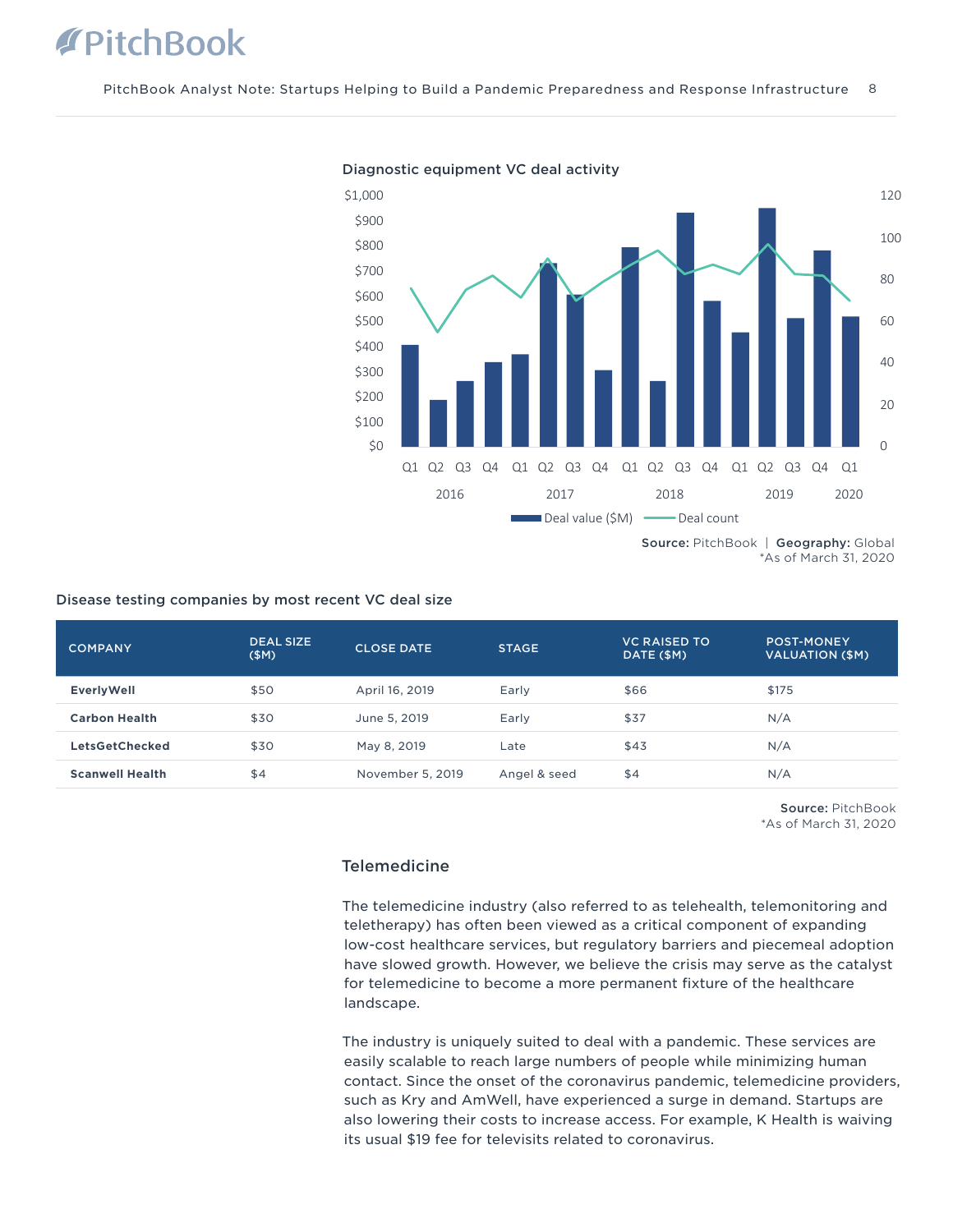Patient monitoring tools enable physicians to monitor patients with little-to-no direct contact. Examples of companies providing this service include TytoCare, which partnered with Israel's Sheba Medical Center to enable physicians to remotely tend to quarantined patients. The startup's device allows these patients to carry out physical exams—capturing data from the heart, lungs, throat, ears, skin and abdomen—and share their results in real-time with remote physicians. Another includes Blue Spark Technologies' TempTraq, a singleuse Bluetooth temperature monitor that has been repurposed for COVID-19 response.

Televisits also free up hospital resources for more severe cases as teletherapy products can help doctors remotely communicate with patients in the hospital. InTouch Health has seen an uptick in demand for its wheeled cart that includes a video screen and connectivity options so a doctor can remotely treat patients. Teletherapy devices are increasingly being deployed in remote and rural medical facilities to connect patients with off-site medical specialists.

Numerous telemedicine companies have created free or low-cost COVID-19 online screening tools to help individuals determine if they need to seek in-person care. Although not FDA-approved, startups that have launched a COVID-19 assessment include Ro Health, Doctor On Demand, K Health, 98point6, Bright.MD, Memora Health and Orbita.

Historically, regulatory hurdles have been a significant headwind to the expansion of telemedicine primarily owing to concerns related to privacy/HIPAA compliance and liability. Telemedicine is also viewed as disruptive to the status quo, which likely drives lobbying efforts. However, since the onset of the crisis, US federal and state regulators have taken several actions to make telemedicine more accessible. These include:

- The Coronavirus Preparedness and Response Supplemental Appropriations Act authorized the US Secretary of Health and Human Services to waive Medicare restrictions on telemedicine services during the health crisis.
- The declaration of a national emergency prompted the DEA to allow registered practitioners to issue prescriptions for controlled substance medications via telemedicine.
- The Department of Health and Human Services announced it would waive HIPPA violations against healthcare providers offering teletherapy through non-HIPPA compliant communication technologies (e.g. FaceTime or Skype).

According to the US Center for Connected Health Policy, as of March 31, 45 states had taken legislative action to support telemedicine, with the most common being expanded Medicaid coverage. Finally, a growing number of private insurers are adding telemedicine coverage to existing plans. For example, US insurer Blue Cross began to offer no-cost virtual care through Doctor On Demand. While lifting these regulatory burdens is only a temporary initiative, it may be hard to undo once patients, providers and insurers become accustomed to telemedicine. Furthermore, the government may realize the multiple benefits of telemedicine and decide the regulations are best fully eliminated.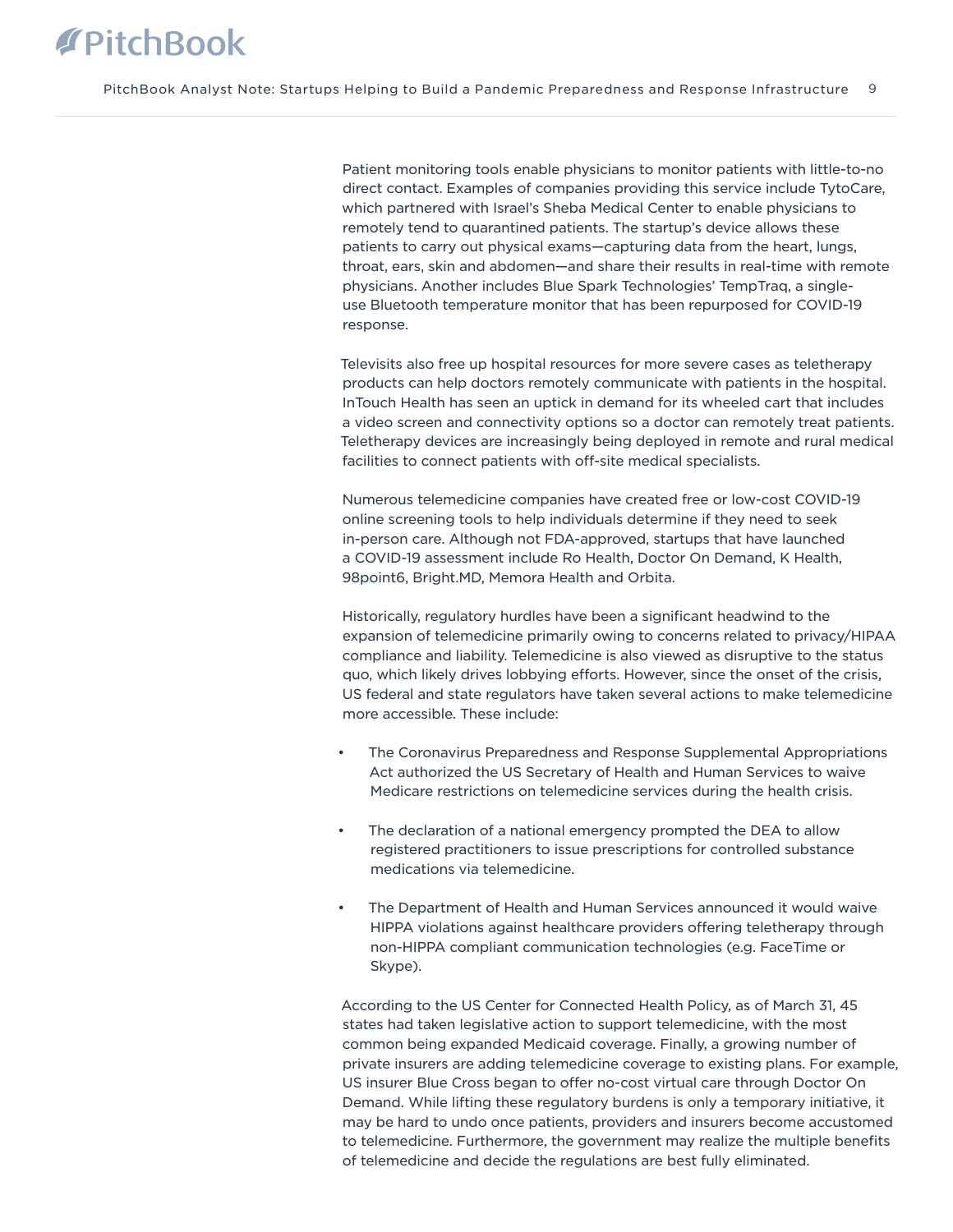

Telemedicine VC deal activity

Source: PitchBook | Geography: Global \*As of March 31, 2020

| <b>COMPANY</b>                 | <b>DEAL SIZE</b><br>(SM) | <b>CLOSE DATE</b> | <b>STAGE</b> | <b>VC RAISED TO</b><br>DATE (\$M) | <b>POST-MONEY</b><br><b>VALUATION (\$M)</b> |
|--------------------------------|--------------------------|-------------------|--------------|-----------------------------------|---------------------------------------------|
| <b>DoctoLib</b>                | \$170                    | March 20, 2019    | Late         | \$311                             | \$1,280                                     |
| <b>KRY</b>                     | \$156                    | January 7, 2020   | Late         | \$251                             | N/A                                         |
| <b>Roman Health</b>            | \$85                     | June 1, 2019      | Early        | \$176                             | \$500                                       |
| <b>Doctor On Demand</b>        | \$74                     | April 25, 2018    | Late         | \$165                             | \$299                                       |
| AmWell                         | \$60                     | March 13, 2020    | Late         | \$659                             | \$972                                       |
| 98point6                       | \$50                     | October 30, 2018  | Late         | \$80                              | \$170                                       |
| <b>K</b> Health                | \$48                     | February 27, 2020 | Late         | \$104                             | \$458                                       |
| <b>Biofourmis</b>              | \$35                     | May 1, 2019       | Early        | \$41                              | N/A                                         |
| <b>Tyto Care</b>               | \$34                     | January 16, 2018  | Late         | \$52                              | N/A                                         |
| <b>Blue Spark Technologies</b> | \$15                     | February 12, 2019 | Late         | \$37                              | \$71                                        |
| Bright.MD                      | \$8                      | March 20, 2020    | Late         | \$21                              | \$27                                        |

## Telemedicine companies by most recent VC deal size

Source: PitchBook \*As of March 31, 2020

#### Biopharma

Biopharma companies focused on therapeutics, vaccines and diagnostics have pivoted to address the pandemic. Historically, the biotech industry has not concentrated on vaccines given the market opportunity can be difficult to assess as outbreaks can be short-lived. While this complicates private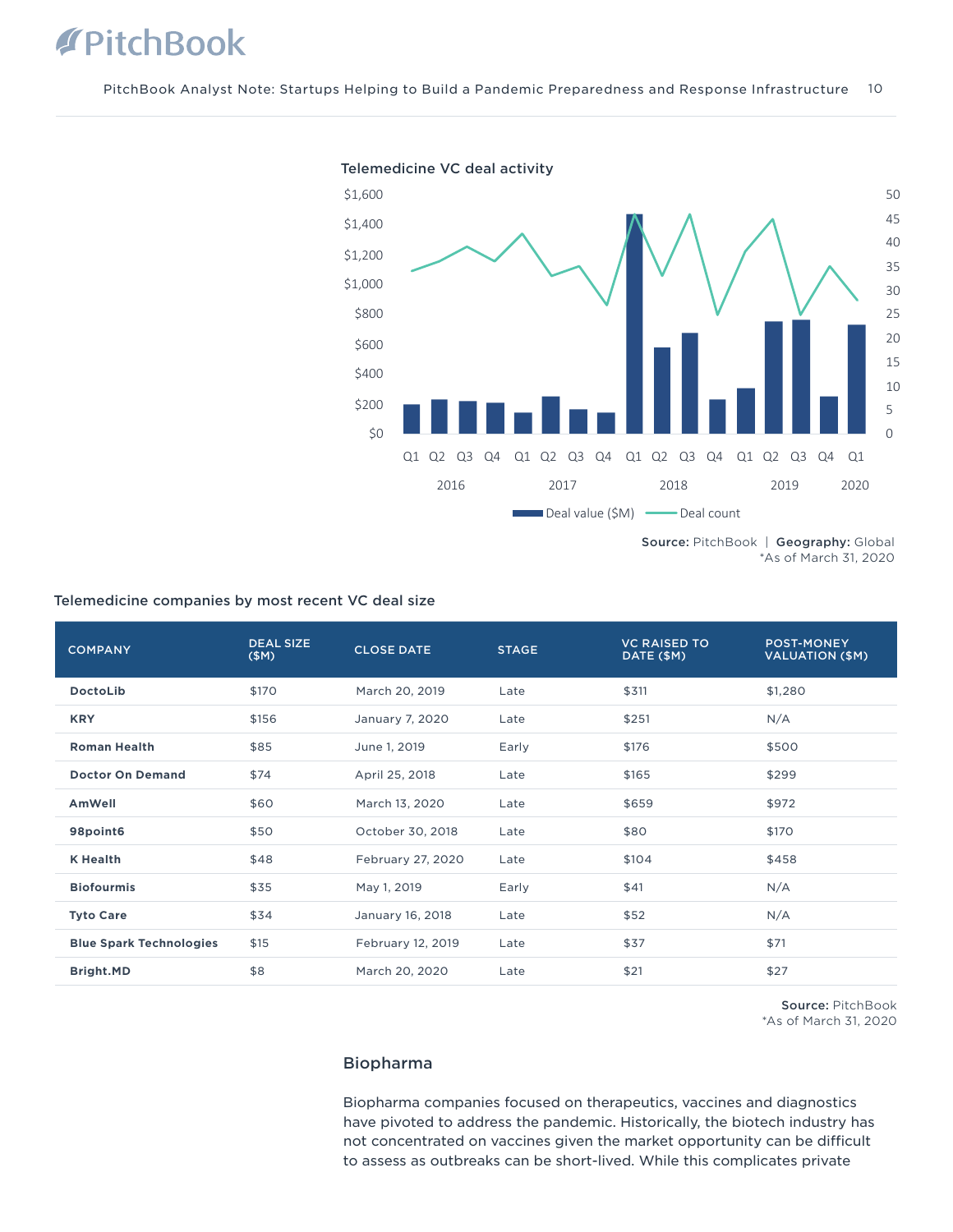capital fundraising efforts for vaccine research, government-led initiatives can guarantee adequate funding is available when outbreaks occur. EpiVax, SAB Biotherapeutics and AbCellera are three biopharma startups working swiftly to develop treatments designed to target the novel coronavirus. SAB began working on both reagent antibodies for diagnostic testing and therapeutic antibodies to treat the virus but is waiting to hear if government funding will be available to scale its technology. EpiVax created a vaccine that could be ready by August 2020; however, the company's founder and CEO, Dr. Anne De Groot, says success depends on funding and has asked the US federal government for over \$300 million to ensure the vaccine is safe and effective. To mitigate financing constraints, AbCellera teamed up with Eli Lilly to develop antibodies for the treatment and prevention of COVID-19.

Biopharma startups are also focused on developing tests that deliver results more quickly. Previously, coronavirus tests had to be sent to a centralized lab for analysis, taking days to deliver results. This slow process has led to further transmission of the disease before confirming patients were carriers. Mesa Biotech has developed a rapid, compact, point-of-care test that can deliver results in just 30 minutes, which received emergency FDA approval on March 25. This will speed along the diagnostic process, ending unnecessary isolation and allowing medical resources to be directed toward positive cases.

In the near term, we believe government organizations and NGOs will be most interested in funding biopharma companies with coronavirus-focused solutions. We do not believe that a potential recession would significantly curb investment in this space. Heightened awareness surrounding the importance of continued epidemiology-focused biopharma innovation will be a tailwind compelling future investment.



Biopharma VC deal activity

Source: PitchBook | Geography: Global \*As of March 31, 2020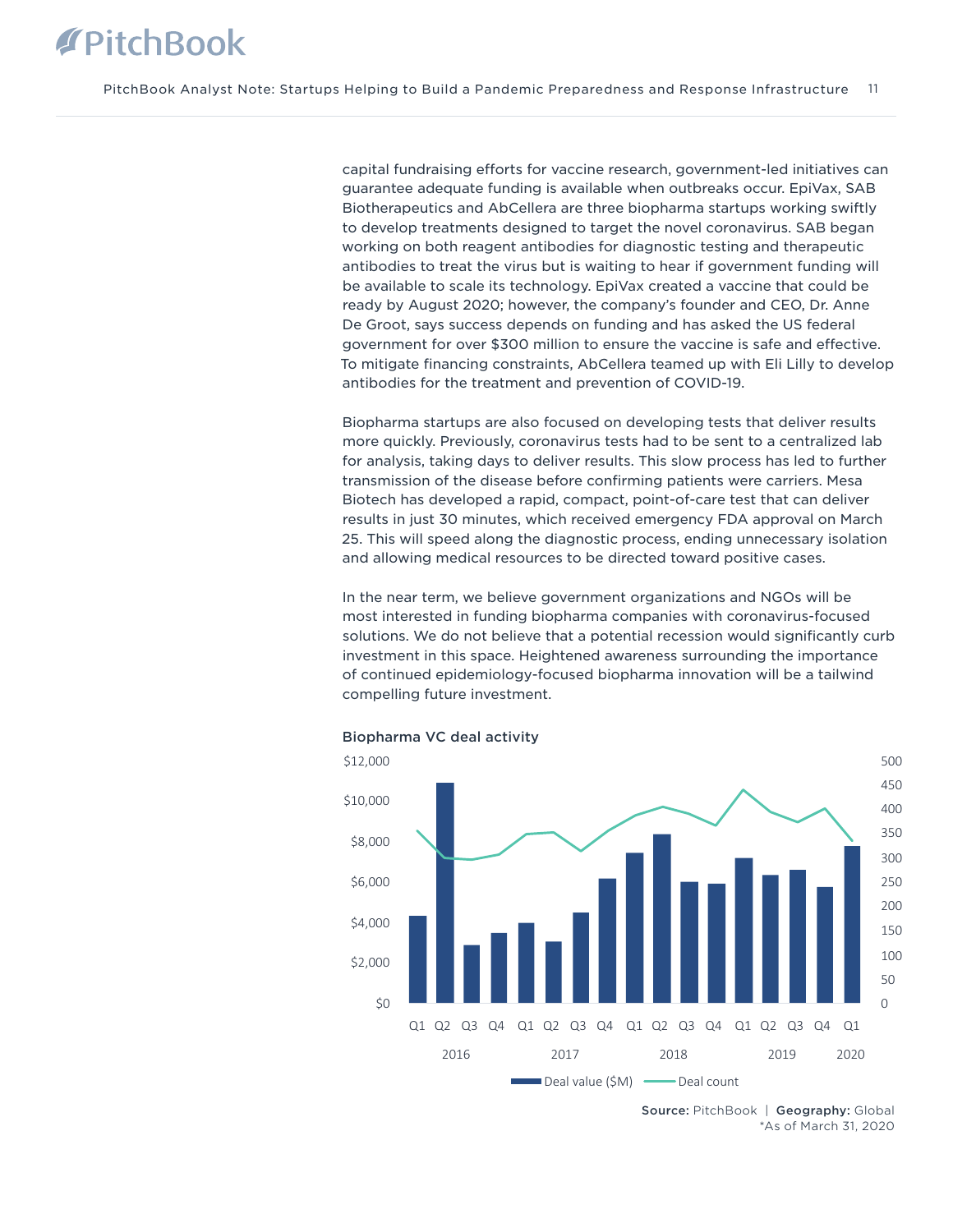| <b>COMPANY</b>             | <b>DEAL SIZE</b><br>(SM) | <b>CLOSE DATE</b>  | <b>STAGE</b> | <b>VC RAISED TO</b><br>DATE (\$M) | <b>POST-MONEY</b><br>VALUATION (\$M) |
|----------------------------|--------------------------|--------------------|--------------|-----------------------------------|--------------------------------------|
| <b>AbCellera</b>           | \$10                     | September 27, 2018 | Late         | \$10                              | N/A                                  |
| <b>Mesa Biotech</b>        | \$3                      | October 28, 2019   | Late         | \$27                              | \$78                                 |
| <b>SAB Biotherapeutics</b> | \$2                      | November 16, 2019  | Late         | \$31                              | \$70                                 |
| EpiVax                     | N/A                      | December 18, 2019  | Early        | N/A                               | N/A                                  |

#### Biopharma companies by most recent VC deal size

Source: PitchBook \*As of March 31, 2020

### Medical supplies

For pandemics that aren't contained at an early stage, such as the ongoing COVID-19 crisis, the eventual demand for mass treatment capabilities is likely to strain medical equipment supply chains. This is proving to be true in the current crisis as governments globally seek to obtain and stockpile supplies to accommodate increasing patient loads and surges in certain areas. Specifically, this includes PPE for front-line care administrators but can also include products such as hand sanitizer, fumigation devices, emergency hospital beds and temporary facilities. As evident with the existing pandemic, the need is intense, with hospitals going so far as to cobble together makeshift supplies, salvage scrapped supplies from dumpsters and transform stadiums and convention centers into temporary treatment facilities. The private sector is tackling the issue in multiple ways, with large manufactures such as GM, Ford and Tesla in the US reorienting production toward medical equipment and other devices such as testing machines and ventilators.

Startups involved in 3D printing have been actively working to address the supply shortage. Silicon Valley unicorn Carbon has developed opensource plans for a 3D-printed face shield, as well as medical testing swabs (awaiting regulatory approval). Barcelona-based 3D printer startup BCN3D has pledged its 63-printer "print farm" to produce "scientificallyvalidated projects." Other products undergoing development by 3D printer companies include ventilators, oxygen valves and safety goggles. Although 3D printers have a relatively slow manufacturing speed compared to larger manufacturers, the main advantage is the rapid design cycle, allowing companies to develop or adapt products swiftly. Other startups pivoting toward the crisis include Sonovia Ltd, which is applying an antimicrobial material to the production of medical face masks, and Soapy Care, which is integrating a plant-based antiviral ingredient into its handwashing stations. While the private sector has been very active in addressing the current crisis, we believe centralized pandemic preparedness and response systems could prove valuable in coordinating these efforts.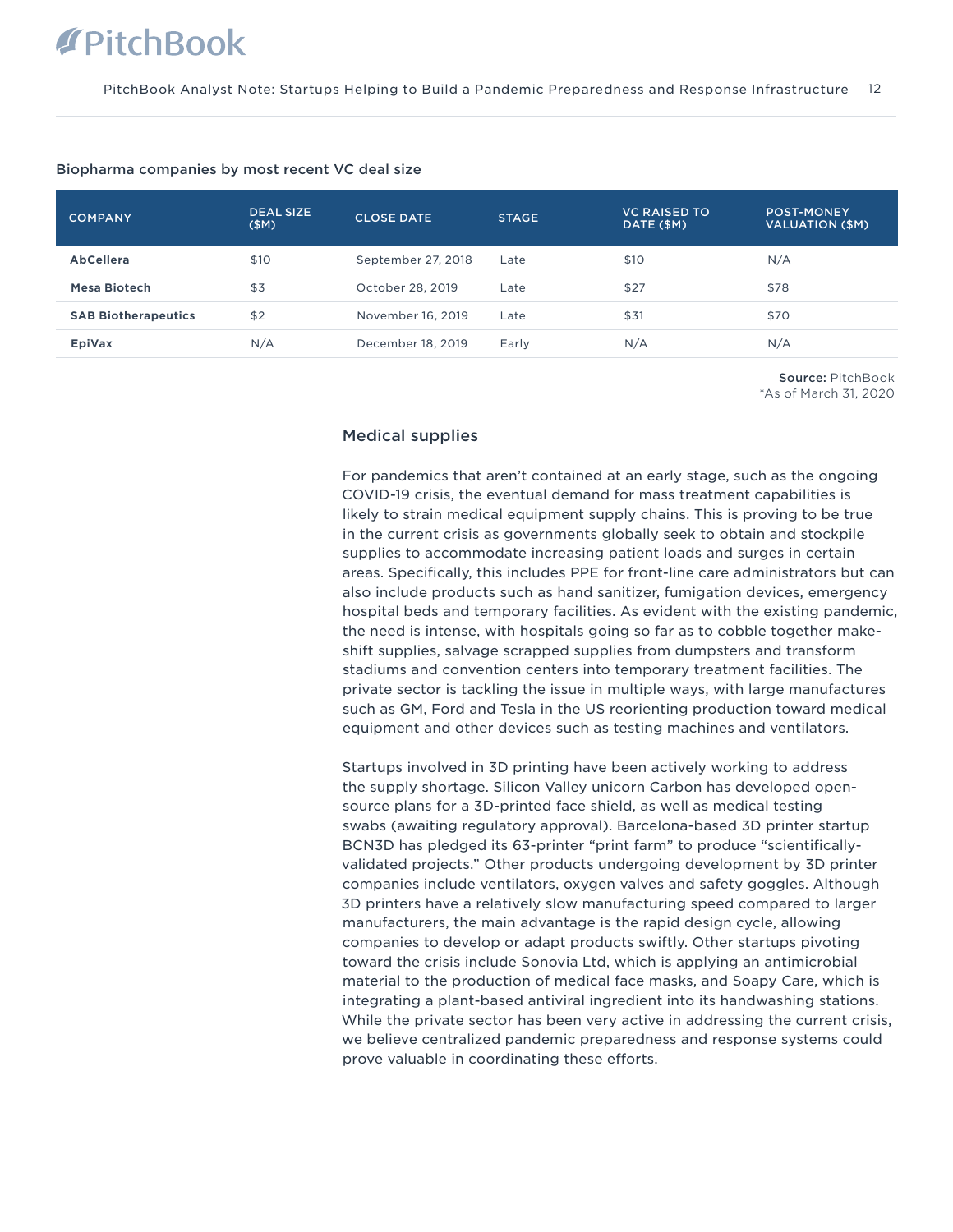

\*As of March 31, 2020

### Medical supplies companies by most recent VC deal size

| <b>COMPANY</b>    | <b>DEAL SIZE</b><br>(SM) | <b>CLOSE DATE</b> | <b>STAGE</b> | <b>VC RAISED TO</b><br>DATE (\$M) | <b>POST-MONEY</b><br><b>VALUATION (\$M)</b> |
|-------------------|--------------------------|-------------------|--------------|-----------------------------------|---------------------------------------------|
| Carbon            | \$260                    | June 3, 2019      | Late         | \$682                             | \$2,400                                     |
| <b>BCN3D</b>      | \$3                      | March 27, 2019    | Angel & seed | \$3                               | N/A                                         |
| Sonovia           | N/A                      | October 15, 2018  | Angel & seed | N/A                               | N/A                                         |
| <b>Soapy Care</b> | N/A                      | N/A               | Early        | N/A                               | N/A                                         |

Source: PitchBook \*As of March 31, 2020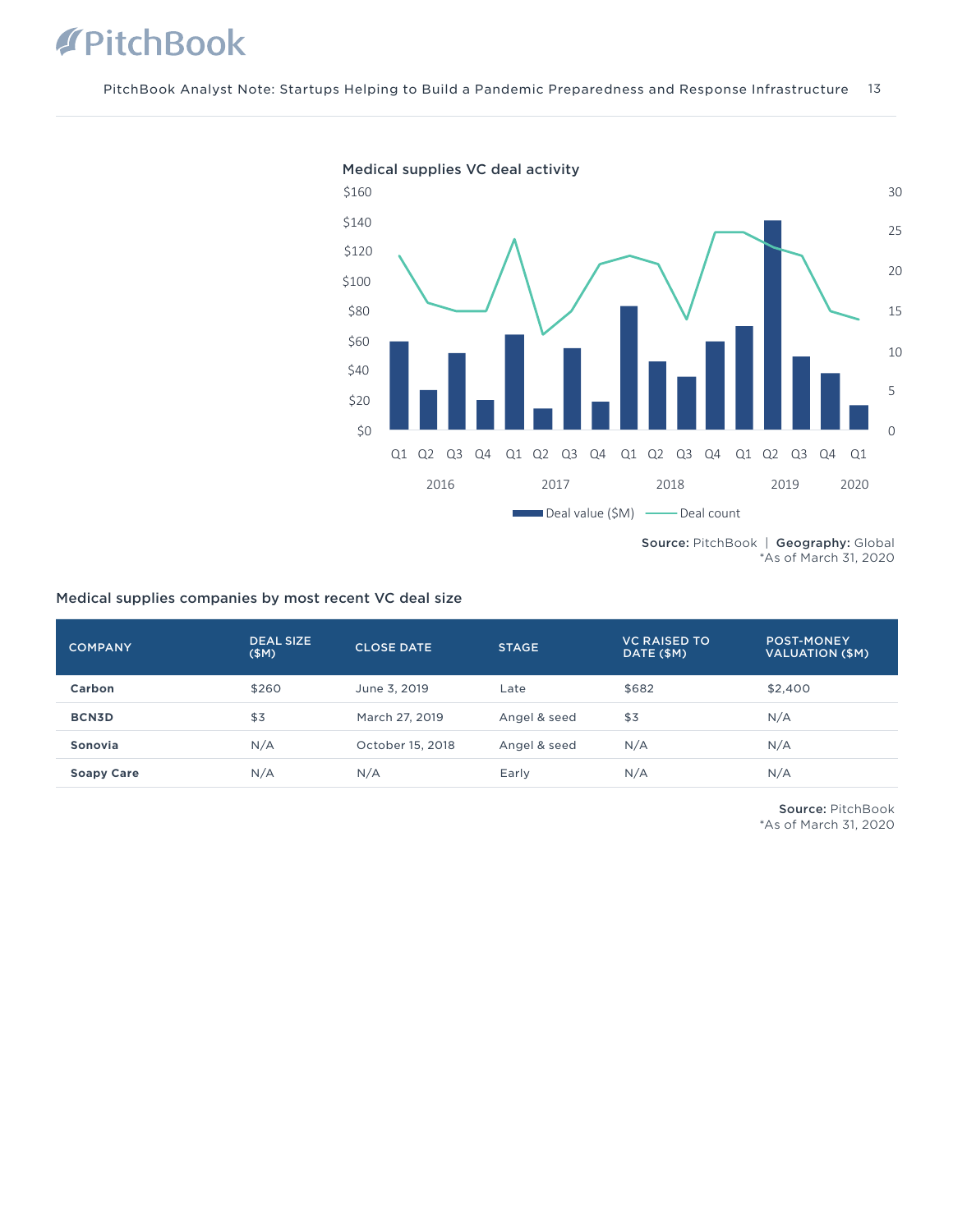### Appendix

### Top angel & seed investors in healthtech by deal count (2018-Q1 2020)

| <b>INVESTOR</b>                | <b>DEAL COUNT</b> | <b>INVESTOR TYPE</b> |
|--------------------------------|-------------------|----------------------|
| SOSV                           | 24                | <b>VC</b>            |
| Connecticut Innovations        | 12                | <b>VC</b>            |
| Plug and Play Tech Center      | 11                | Accelerator          |
| High-Tech Gründerfonds         | 8                 | <b>VC</b>            |
| Alexandria Venture Investments | 8                 | <b>CVC</b>           |
| Y Combinator                   | 8                 | Accelerator          |
| Alumni Ventures Group          | $\overline{7}$    | <b>VC</b>            |
| Social Starts                  | $\overline{7}$    | VC.                  |
| <b>Elevate Ventures</b>        | $\overline{7}$    | <b>VC</b>            |
| <b>Felicis Ventures</b>        | $\overline{7}$    | <b>VC</b>            |
| <b>KdT Ventures</b>            | $\overline{7}$    | <b>VC</b>            |

Source: PitchBook

\*As of March 31, 2020

### Top early-stage VC investors in healthtech by deal count (2018-Q1 2020)

| <b>INVESTOR</b>                  | <b>DEAL COUNT</b> | <b>INVESTOR TYPE</b> |
|----------------------------------|-------------------|----------------------|
| Alexandria Venture Investments   | 47                | <b>CVC</b>           |
| OrbiMed                          | 43                | PE                   |
| <b>ARCH Venture Partners</b>     | 34                | <b>VC</b>            |
| Keiretsu Forum                   | 30                | VC.                  |
| <b>RA Capital Management</b>     | 30                | <b>VC</b>            |
| Novo Holdings                    | 30                | <b>CVC</b>           |
| F-Prime Capital Partners         | 25                | VC.                  |
| <b>New Enterprise Associates</b> | 24                | VC                   |
| Versant Venture Management       | 23                | VC                   |
| SOSV                             | 22                | VC                   |

Source: PitchBook \*As of March 31, 2020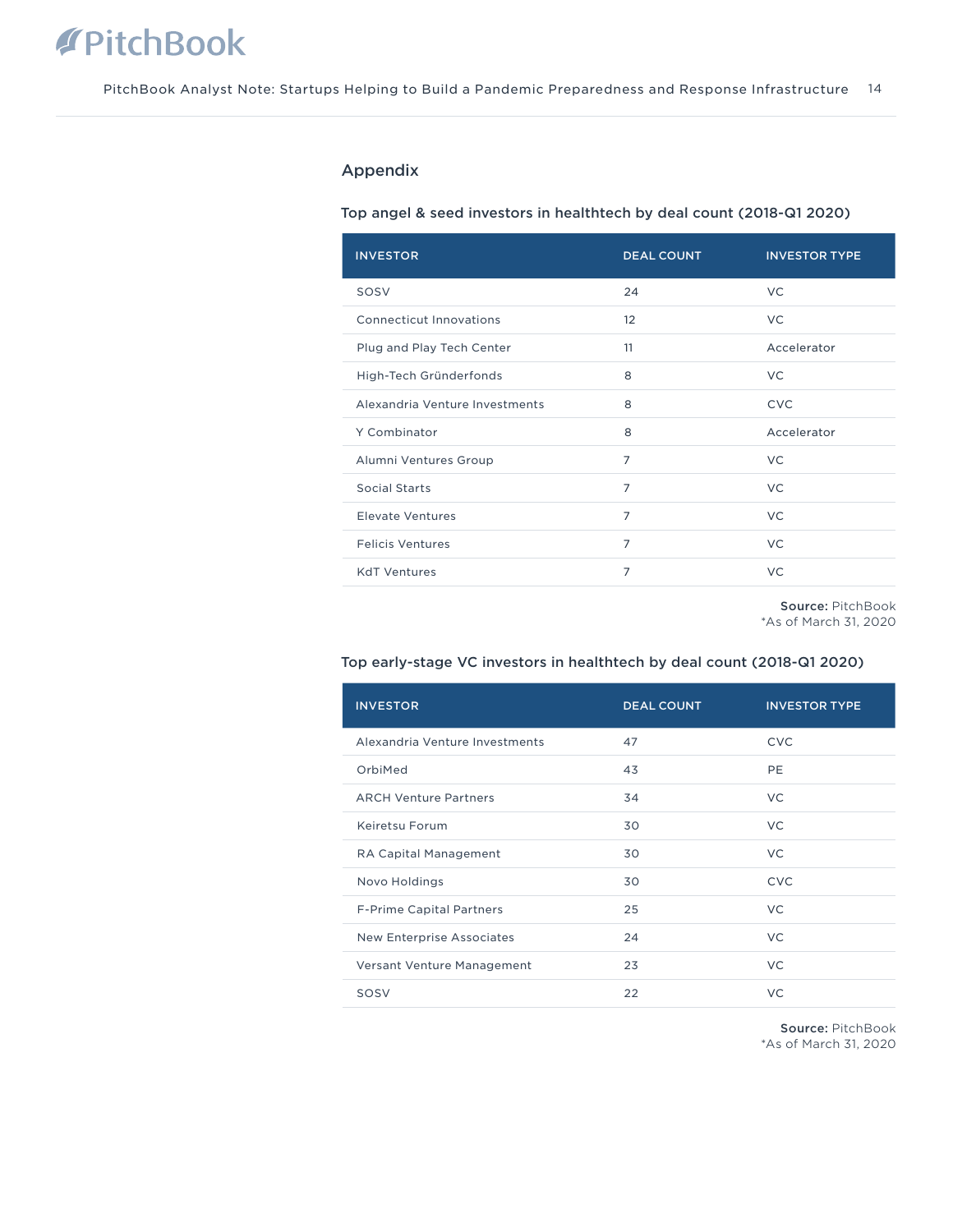| <b>COMPANY</b>                     | <b>DEAL COUNT</b> | <b>INVESTOR TYPE</b> |
|------------------------------------|-------------------|----------------------|
| OrbiMed                            | 27                | PE                   |
| <b>HBM Healthcare Investments</b>  | 24                | VC.                  |
| Alexandria Venture Investments     | 23                | CVC                  |
| Keiretsu Forum                     | 22                | <b>VC</b>            |
| <b>Foresite Capital Management</b> | 21                | Growth               |
| Novo Holdings                      | 20                | <b>CVC</b>           |
| RA Capital Management              | 19                | <b>VC</b>            |
| <b>Qiming Venture Partners</b>     | 19                | <b>VC</b>            |
| Lilly Asia Ventures                | 18                | <b>VC</b>            |
| <b>Perceptive Advisors</b>         | 18                | Hedge fund           |
| <b>New Enterprise Associates</b>   | 18                | <b>VC</b>            |
| The Invus Group                    | 18                | PE                   |
|                                    |                   |                      |

#### Top late-stage VC investors in healthtech by deal count (2018-Q1 2020)

Source: PitchBook \*As of March 31, 2020

#### *Key startups actively addressing COVID-19*

DoctoLib (France): DoctoLib enables doctors and patients to communicate and manage appointments. The company charges doctors €79 per month to use its video consultation platform. Management recently cited a 40% increase in inbound requests from doctors looking to offer televisits related to COVID-19. DoctoLib subsequently announced it would allow all doctors in France to use its platform for free during the pandemic and will reimburse the 3,500 doctors already paying for the service.

RoHealth (US): Ro is a D2C full-service telemedicine company that can provide diagnosis and medicine delivery services. Its digital health clinics include Roman for men's health, Rory for women's health and Zero for fighting addiction. Ro partnered with patient engagement startup, Memora Health, to create a free COVID-19 televisit service with a chatbot that digitally connects the patient to a provider that can arrange treatment.

Memora Health (US): Memora Health helps automate patient follow-up and nursing operations in hospitals. The platform consists of a patient-facing, AIbacked conversational interface and a physician-facing web application and includes automated patient reminders, care instructions and responses to common questions via SMS. The software provides hospitals with comprehensive analytics on the allocation of staff time and quality of care. In partnership with Ro, Memora is providing an online COVID-19 screening and tracking tool.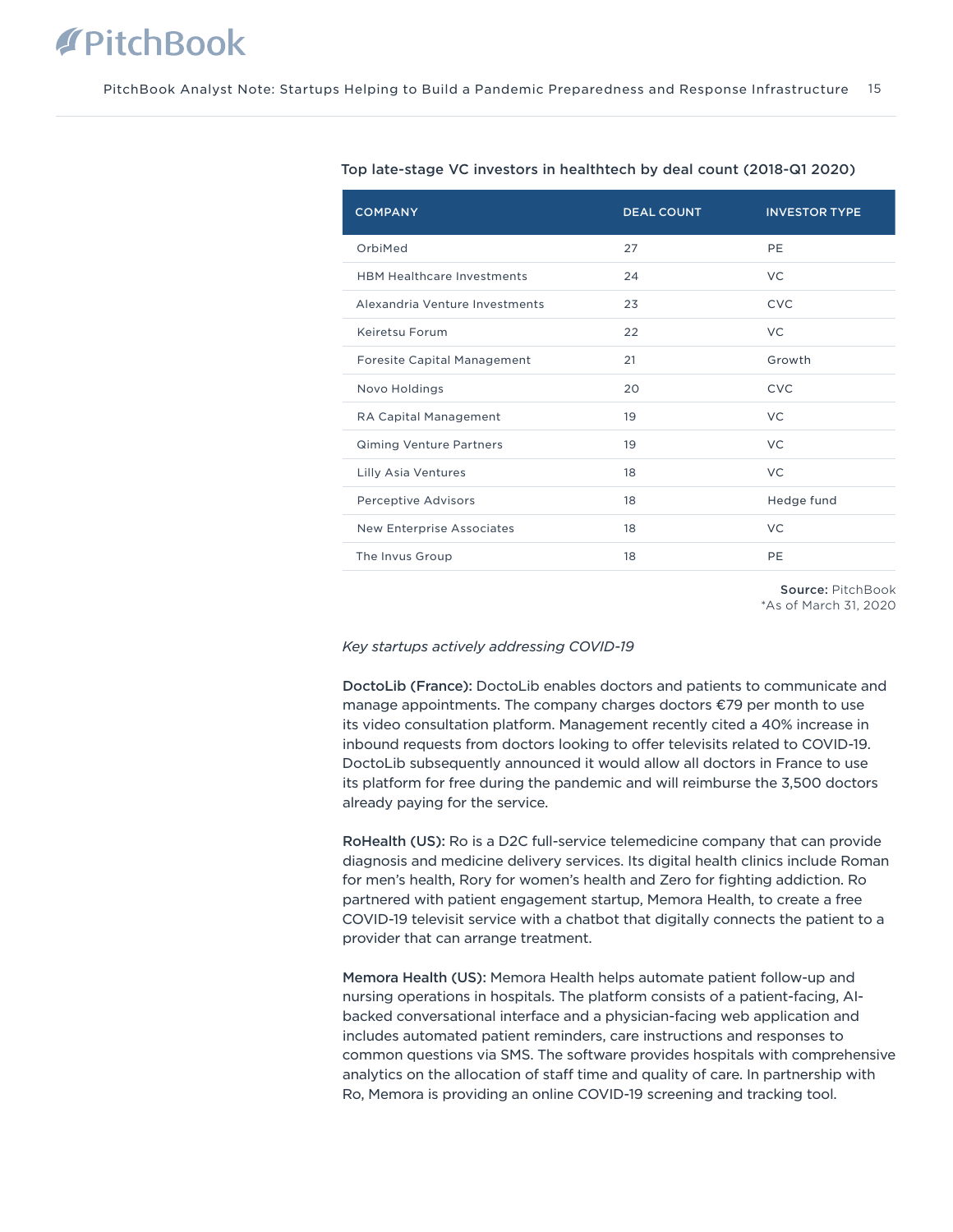Kry (Sweden): Kry enables patients to book and conduct video consultations with doctors. Management recently reported that demand for viral symptomrelated services surged 240% since February 1 across all its markets due to the pandemic.

Doctor On Demand (US): Doctor On Demand connects consumers to licensed physicians across the US to conduct video medical and mental health consultations. It provides D2Cservices in addition to those offered via employers and health plans. Doctor On Demand's COVID-19 assessment tool provides patients with a risk-level assessment and educational material to help determine if they should seek in-person care or visit an urgent care facility.

K Health (US): K Health's DTC medical app that uses AI to deliver care via K Health's free chatbot investigates the patient's symptoms and shows how doctors have diagnosed similar patients. For \$19, the user can chat with a physician. K Health added a risk assessment tool for COVID-19 and is waiving the usual fee for coronavirus-related televisits.

98point6 (US): 98point6 operates a healthcare platform that provides personalized consultation, sends care plans and recommends treatment options based on individual needs and health issues from physicians. 98point6 added COVID-19 screening questions to its app and reports an excess demand since the pandemic.

TytoCare (US): Tyto is a handheld exam kit and app that lets a customer perform guided medical exams with a healthcare provider remotely. It partnered with Israel's Sheba Medical Center to implement unique telemedicine solutions amid the pandemic. Sheba's physicians use Tyto's device to tend to patients quarantined at the medical center.

Bright.MD (US): Bright.MD offers a virtual care platform, SmartExam, which connects patients to their physicians via a home computer or mobile device. Bright.md is offering all US hospitals free access to its COVID-19 evaluation, screening and escalation tool. Bright.MD had screened over 30,000 patients as of March 25.

AmWell (US): AmWell's platform connects consumers with healthcare professionals via video over the web or mobile. They partner with over 55 health plans, covering more than 150 million individuals and more than 240 health systems. Due to COVID-19, AmWell experienced extreme demand, which caused long wait times and frequent IT crashes. To improve operational efficiency and quality of care during the pandemic, AmWell launched a national Telehealth Response Program which established an always-on-call infection control officer, COVID-19 specific clinical workflows and a COVID-19 Readiness Team.

Buoy (US): Buoy's personalized symptom checker and chatbot leverages AI to interpret symptoms and suggest what level of care patients should seek. In response to the pandemic, Buoy joined forces with researchers from HealthMap, a digital epidemiology tool, to fine-tune its algorithm and launch a coronavirus feature to help educate patients on symptoms and provide action steps.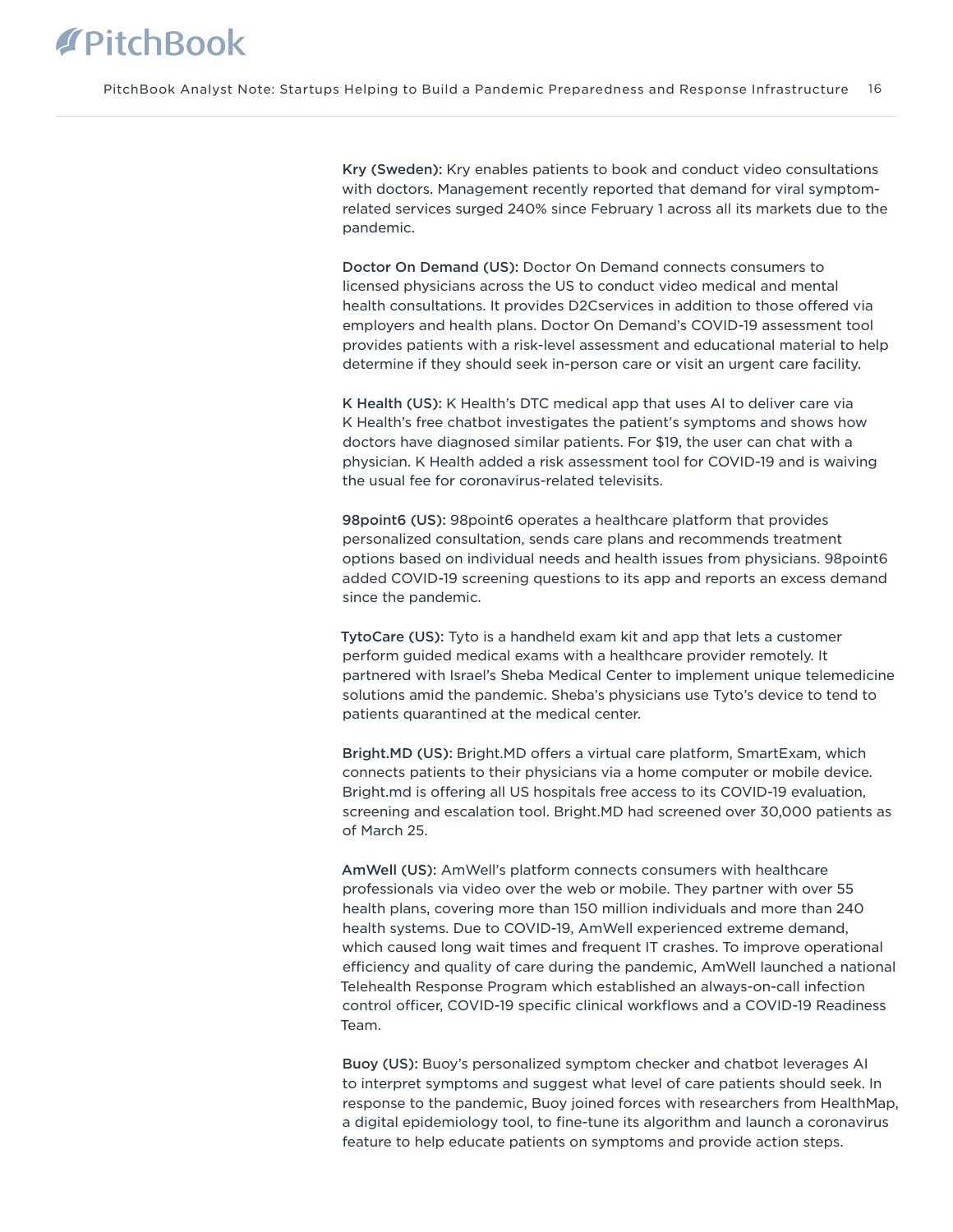Blue Spark Technologies (US): Blue Spark Technologies traditionally manufactures thin, flexible printed battery technology designed to offer innovative, eco-friendly and cost-effective printed power sources. Blue Spark Technologies launched TempTraq in response to COVID- 19, a patch that continuously monitors and records axillary temperature and wirelessly transmits real-time data for up to 72 hours.

Orbita (US): Orbita's voice-first platform provides conversational AI technologies and services that enable healthcare organizations to create secure, enterprise-grade voice- and chatbot-powered virtual assistants. Orbita created a COVID-19 virtual assistant chatbot that offers easy access to coronavirus-specific Q&A and screening tools. Orbita is providing the technology at no cost to healthcare organizations.

HealthCall (US): HealthCall's automated patient response and engagement system. These systems enable physicians to provide more timely and relevant health information to patients, reduce readmissions and improve clinical outcomes. HealthCall created a COVID-19 Telehealth Screening with Biomedical Monitoring application, which provides its EHR customers access to its realtime telemedicine platform.

Biofourmis (Singapore): Biofourmis' health analytics platform predicts patient health deterioration, enabling medical professionals to intervene preemptively. Researchers in Hong Kong are using Biofourmis' remote monitoring and analytics platform to remotely monitor coronavirus patients and determine more effective interventions. Researchers also want to use remote monitoring technology to better understand how the disease affects the body.

Scanwell Health (US): Scanwell Health develops smartphone-enabled, at-home diagnostics. Their flagship product is an at-home urinary tract infection test and treatment service. Scanwell Health secured exclusive rights to license and distribute a COVID-19 rapid serology test from INNOVITA for at-home use, and it partnered with Lemonaid Health to distribute the test in the US.

EverlyWell (US): EverlyWell offers over 30 at-home kits, ranging from fertility to food sensitivity tests. The company added COVID-19 testing to its service suite though initial supply has been allocated to healthcare workers. EverlyWell plans to have testing and diagnosis capacity for 250 thousand people weekly. The test will be available for \$135, at no profit to EverlyWell, and will be covered by participating HSA and FSA providers.

Nurx (US): Nurx's platform allows users to get their prescriptions and at-home testing kits delivered straight to their door without visiting a doctor. They developed a proprietary mail-in coronavirus test in partnership with Molecular Testing Labs. Nurx subsequently suspended sales of their kits after the FDA issued guidance against at-home test kits on March 21.

Carbon Health (US): Carbon Health healthcare network offers primary care services through a mobile application allowing users to follow-up on a treatment plan, manage prescriptions and see lab reports through an app. Carbon Health launched a coronavirus assessment tool and created an at